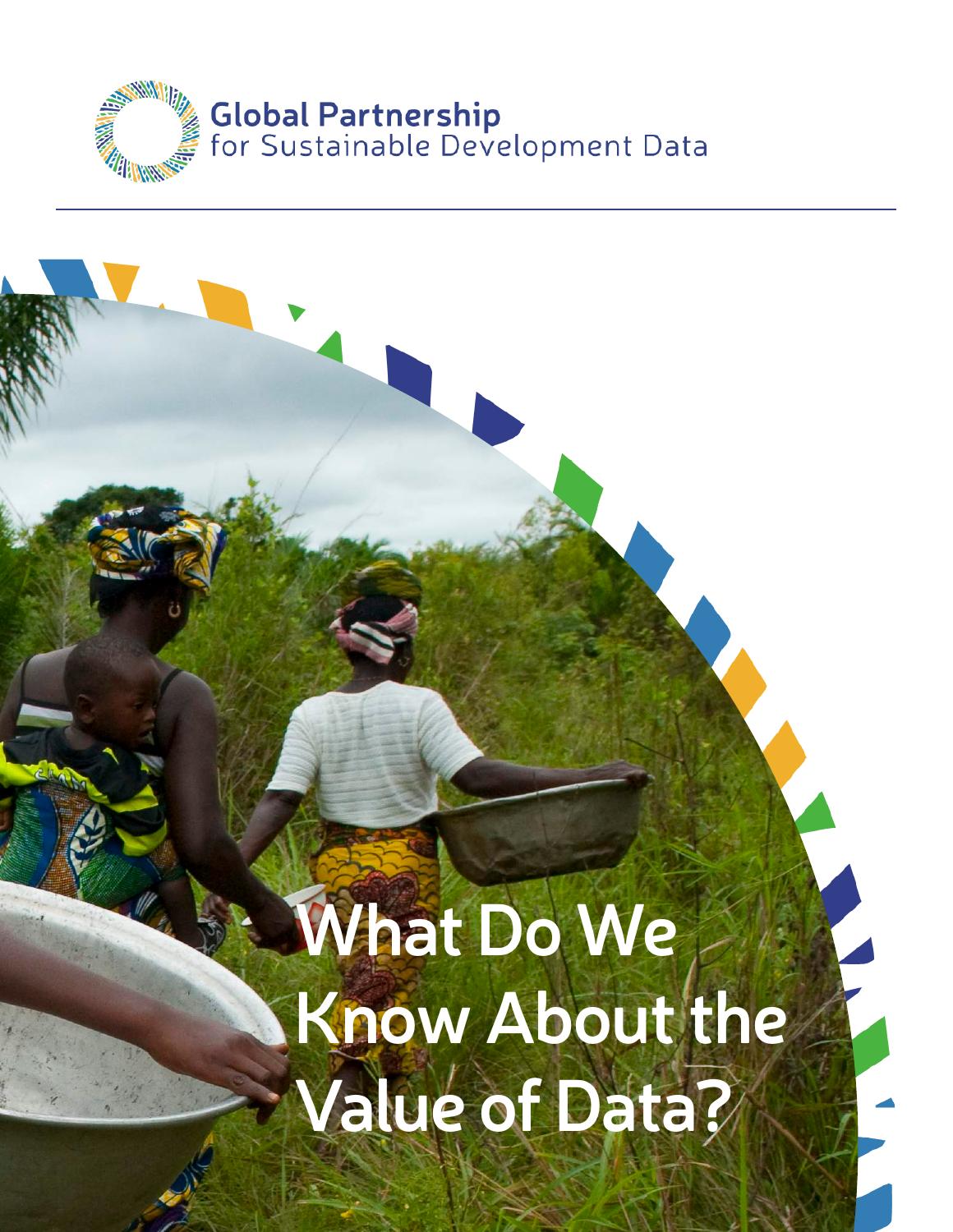#### **Author**

Jenna Slotin, Senior Director of Policy, Global Partnership for Sustainable Development Data

#### **Acknowledgements**

This paper was produced as an input to More and Better Financing for Data, an initiative coordinated by the Global Partnership for Sustainable Development Data (GPSDD). We are grateful for the technical and advisory support of Open Data Watch and the Value of Data Inventory they produced. The initiative is supported by an expert group of GPSDD partners, including PARIS21, World Bank, SDSN TReNDS, AidData, Development Gateway, Sustainable Development Policy Institute (Pakistan), Local Development Research Institute (Kenya), Centre of Excellence for CRVS at IDRC, and DFID. Any questions should be directed to **info@data4sdgs.org**.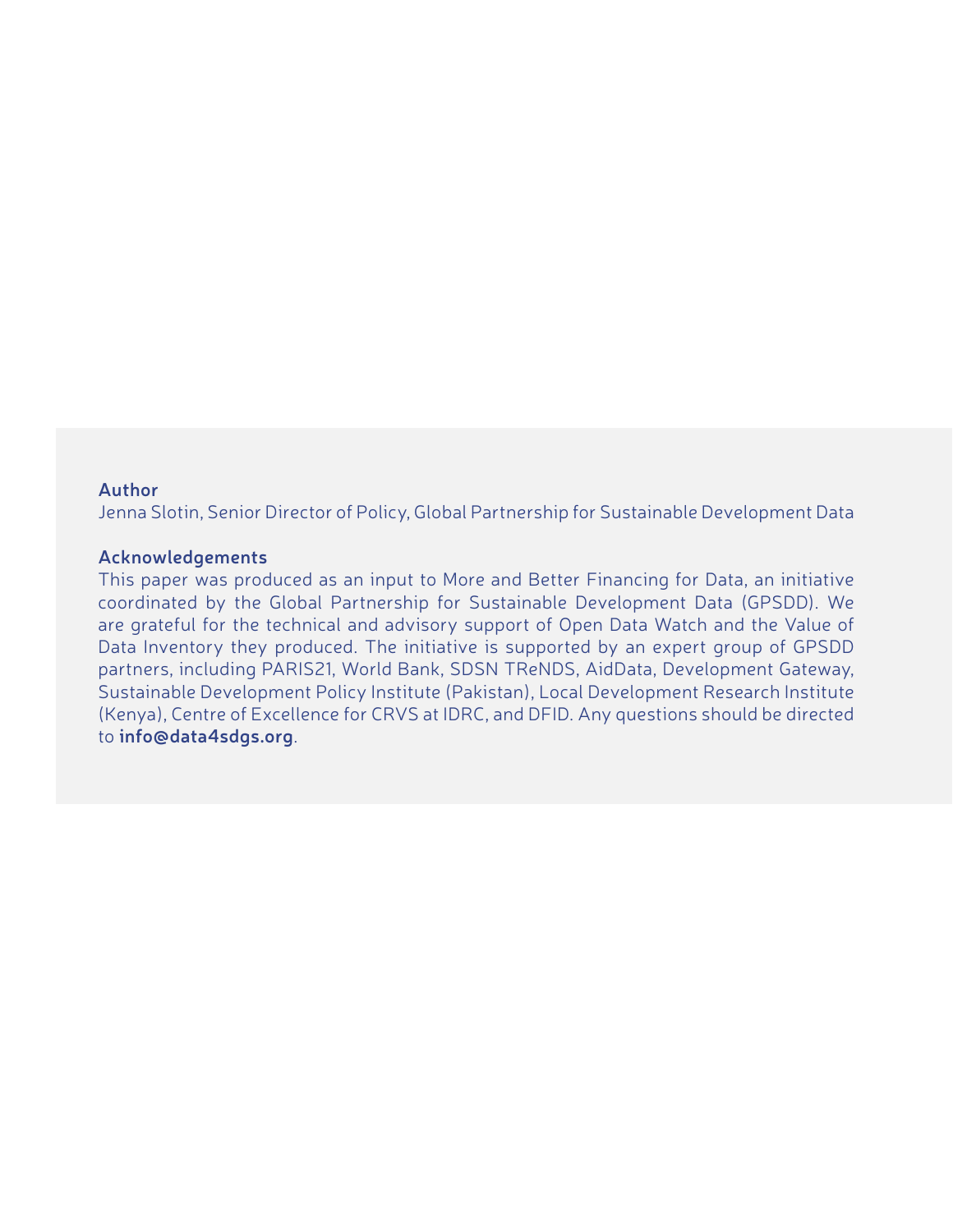### **IF DEVELOPMENT DATA IS SO POWERFUL, WHY DOES NO ONE WANT TO PAY FOR IT?**

When it comes to the development data needed to support the 2030 Agenda for Sustainable Development, there is a deep disconnect between what policymakers say and what they do. There is strong rhetorical consensus that better data are a prerequisite to achieving the Sustainable Development Goals (SDGs) and leaving no one behind, but the demand for better data has not translated into corresponding growth in funding. The excitement around new data sources and disruptive technology has not been matched by support for the national systems, capacities, and infrastructure that are needed to take advantage of new data and technology, particularly in low- and middle-income countries.

One reason for this is that data and statistics are often de-prioritized in budgetary decisions. They are typically viewed as long-term investments in processes and systems in contrast to competing priorities that are viewed as having a more immediate impact on outcomes. This speaks to policymakers' and politicians' short-term horizons combined with impatience to see some kind of result, even when that result may not lead to systemic change.

By the latest numbers, 0.3% of official development assistance (ODA) is spent on data and statistics (Paris21, 2017). Does this paltry resourcing suggest that contrary to public discourse, policymakers do not genuinely value data? Or, more likely, that they do not know how to assess its value relative to other investment priorities?

To confront this challenge, this paper seeks to better understand what we know about the value of data. How have economists and other researchers attempted to measure the value of data and how well do they do at painting the picture of what data are really worth?

This paper builds on the great work of the team at Open Data Watch who recently produced a Value of Data Inventory<sup>1</sup> comprised of articles and reports on the topic. The inventory shows the different ways that analysts and thinkers across disciplines are attempting to conceptualize and measure the value of data. It is striking that among these diverse perspectives, each author is grappling in their own way with the implications of data as a new economic asset, and yet there appears to be little consensus on how best to measure its value. One thing they can agree on is that measuring the value of data – and making the case for investing in data – is very difficult.

Drawing on the inventory, this paper unpacks the different methods for measuring the value of data that we found when scanning the literature. It aims to understand the benefits and drawbacks of these methods, and to determine which approaches would be most effective to convince policymakers of the need to increase investments in data.

1 Accessible at: goo.gl/hdcVLF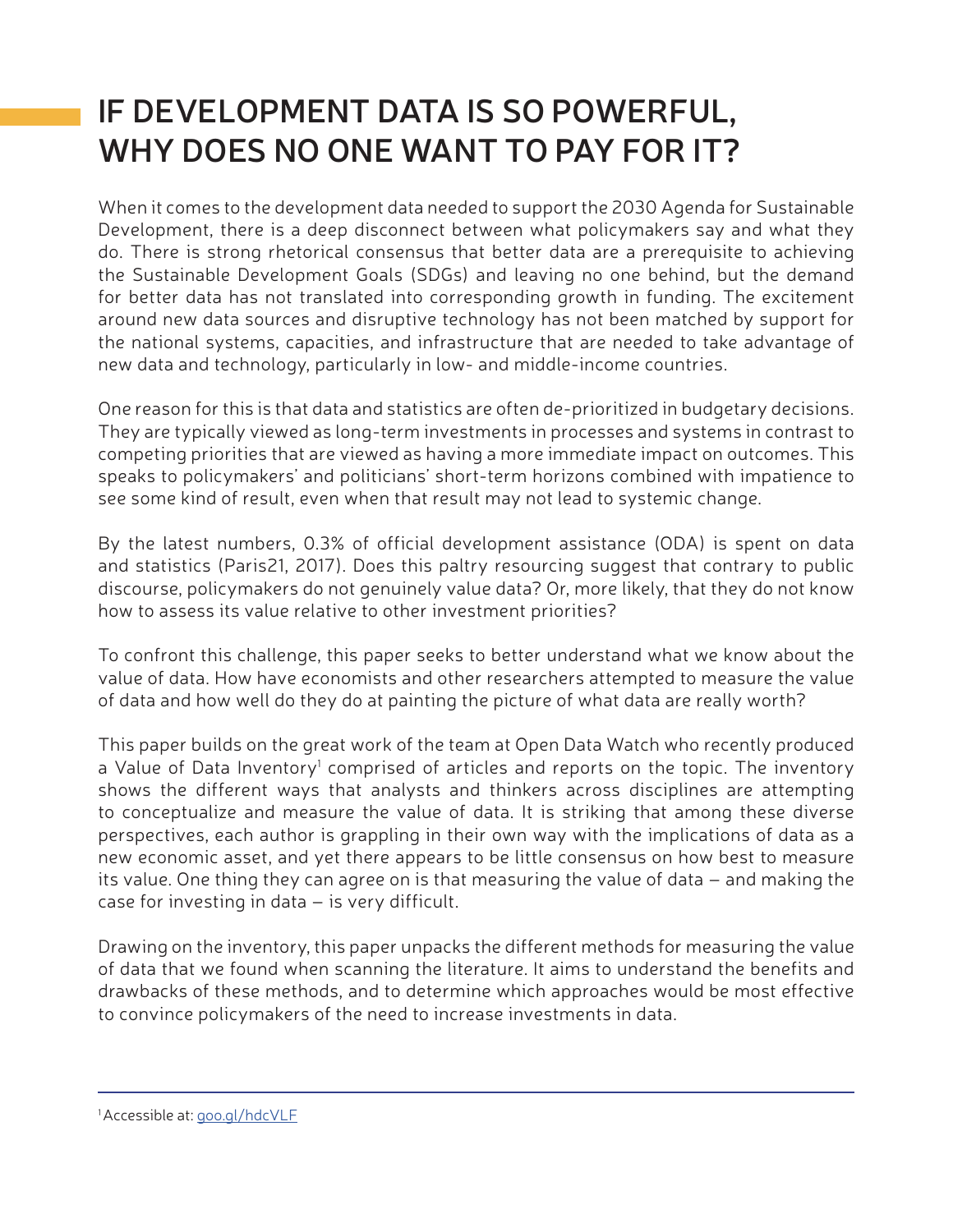### **LANDSCAPE OF METHODS**

An important starting point for all of these methods is the recognition that data are an intangible asset with several unique features that make measuring their value extremely difficult. Data are, in large part, a public good and therefore do not have a market price. Data are non-rival, meaning one person's use does not take away from others' ability to use it or diminish its value. This means it can be difficult to track and measure the value to different users over time and for different purposes. These features make it particularly difficult to pinpoint value and to monetize the benefits of particular data products. Nevertheless, we identified five approaches that have been used to measure the value of data.

### **1 COST-BASED APPROACHES** (UNECE, 2017; Klein 2016)

Value is determined based on the full cost to produce data and statistics either through pure cash recording annually or the full accruals method where costs are allocated as much as possible to the years in which they add to the production of statistics so that major expenditures (e.g. census) are smoothed over time. These costs have been employed to make the case that data and statistics investments are relatively inexpensive by looking at them relative to population, GDP, government budgets, or ODA.

This is a valuable exercise in and of itself, but it provides little indication of the benefits in terms of whether the investment (no matter how small) was worthwhile.

### **2 MARKET-BASED APPROACHES**

Value is determined based on the market price of equivalent products or users' willingness to pay.

#### *Market equivalent pricing*

(UNECE, 2017; Klein 2016)

This is the market price that should have been received if the statistical or data outputs had been sold in a market environment. This approach approximates market prices by looking at the market prices of similar products, such as those from companies that offer data on prices, or business trends drawn from a range of sources including open government data.

The drawback of this method is that it relies on the similarity between the products produced by the public sector and those provided on the information market. Such a comparison is problematic because companies often add value to statistical products by bundling them with analytical services and tools and by exploiting niches that public sector information cannot fill in terms of timeliness. This method is also limited by the price consumers are willing to pay and may underestimate the value of publicly (and often freely) provided data and statistics for public policy and research.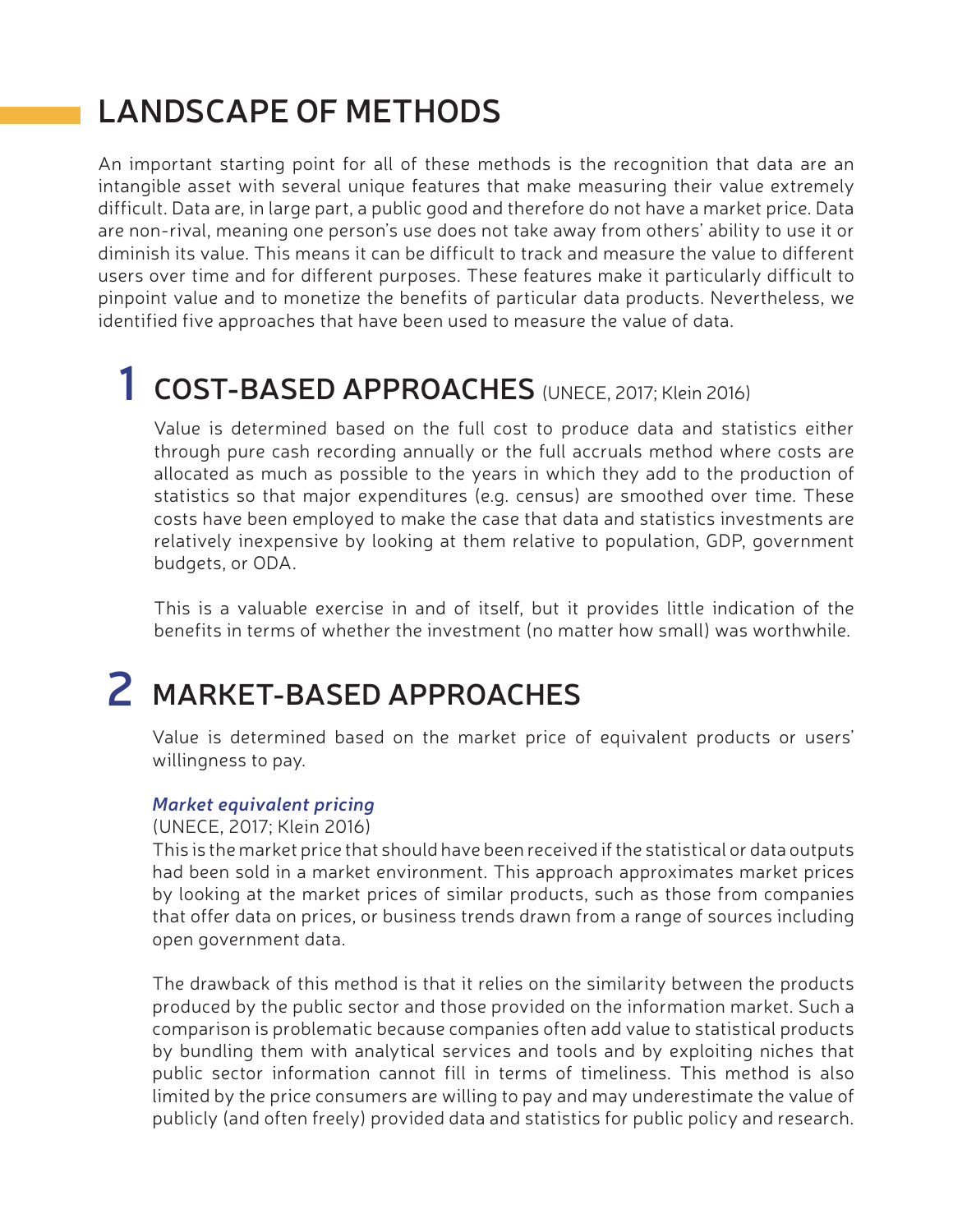#### *Stated/revealed preferences*

(UNECE, 2017; Klein, 2016; Ballivian and Maret, 2015)

Stated preference methods use a survey to determine the amount users are willing to pay or the amount they are willing to accept for not having the data. This is a relatively straightforward and flexible method, and it is considered relatively easy to explain and analyze. However, it is difficult to validate externally and relies on the assumption that the users being surveyed really understand the product in question and have a good basis for articulating its value.

Revealed preference methods aim to understand preferences for attributes when choosing among a bundle of goods or services when their choices are constrained by their available budget. This approach examines the trade-off between choices and their associated costs from observed real world behavior. An example of revealed preferences used by the Mexican and Spanish statistical offices assesses media coverage of official statistics by examining the trade-off made by publishers when deciding whether to place statistical content or an advertisement. Statistical content is assumed to be at least as valuable to readers as the revenue that would have been generated by an advertisement.

While revealed preference methods are widely used in cost-benefit analysis and may be viewed as quite credible, they are limited by their focus on specific products and specific users. For example, the media valuation approach used by Mexico and Spain highlights the potential value of statistical content to the general public but not to policymakers.

### **3 INCOME-BASED APPROACHES**

Value is defined by estimating the productivity improvements and future cash flows that can be derived from the data. This approach has been applied most commonly to assess the fiscal benefits of open government data.

For example, a 2014 U.S. Department of Commerce study cited by Ballivian and Maret (2015) measured the commercial value of government data by measuring the size of businesses in the data industry in the U.S. The study identifies all businesses for which government data is an important input to their business model and then estimates their revenues. The Department of Commerce found that since 2004, data-driven businesses created a \$17-trillion dollar economy, according to estimates of their revenues. The expenditure on data collection, processing, and dissemination amounted to \$3.7 billion annually  $-$  0.02% of the value created.

In 2013, a McKinsey study found that open data can help unlock \$3.2 trillion to \$5.4 trillion in economic value per year across seven "domains" of the economy – education, transportation, consumer products, electricity, oil and gas, healthcare, and consumer finance. Their analysis identifies five levers through which the value of open data is realized: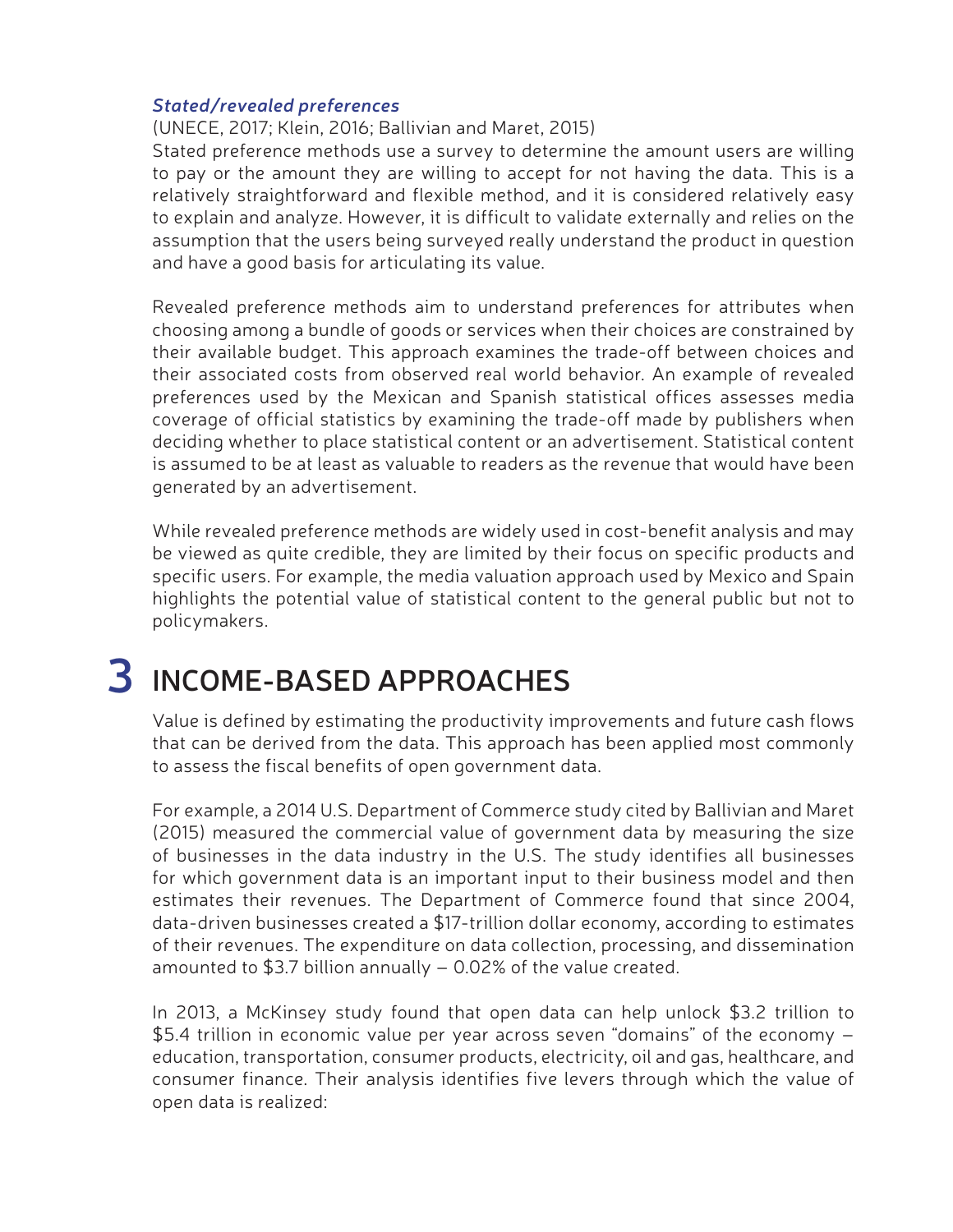- Creating transparency to unearth information to make better personal, business, and government decisions;
- Exposing variability and enabling experimentation to identify areas for improvement;
- Segmenting populations to tailor actions such as creating custom marketing offers;
- Augmenting or automating human decision-making;
- Defining new products, services, and business models.

McKinsey applies these levers across the seven domains of the economy and makes a range of assumptions in each case around the potential economic impacts of open data.

A 2014 study by Lateral Economics reviewed several quantitative studies of the value of government data. They highlight the difficulties inherent in these methods and the wide range of estimates arising from different approaches. Broadly, they argue that top-down macro-economic methods tend to over-estimate the value of open data because they ignore the possible substitutes that could be used. Bottomup approaches built from micro-economic analysis tend toward under-estimation because they miss a range of positive, often serendipitous, impacts. They also point out that economic structures vary from country to country making direct conversions difficult. Nevertheless, building on this review, they estimate the aggregate direct and indirect value of open data in the G20 countries to be between USD 700 billion and USD 950 billion per annum.

This is a seductive stream in the literature because the studies estimate high-value impacts and point towards the strong economic, social, and governance benefits from open data. However, as the Lateral Economics study notes, the methods vary widely and build-in numerous different assumptions that are difficult to verify and unpack. Further, the studies have predominantly been conducted in developed economies where the quality and reliability of public sector data are not in question and the information market is better developed than in low-income countries.

### **4 BENEFIT MONETIZATION**

Value is estimated by defining the benefits of particular data products, such as a census, and then monetizing the benefits.

To determine the value of the New Zealand census, Bakker (2014) estimated reasonable ranges of potential impacts in key benefit areas, including resource allocation; capital investment planning; policymaking and monitoring; service planning; academic and market research; statistical benchmarks; and, electoral boundaries and representation.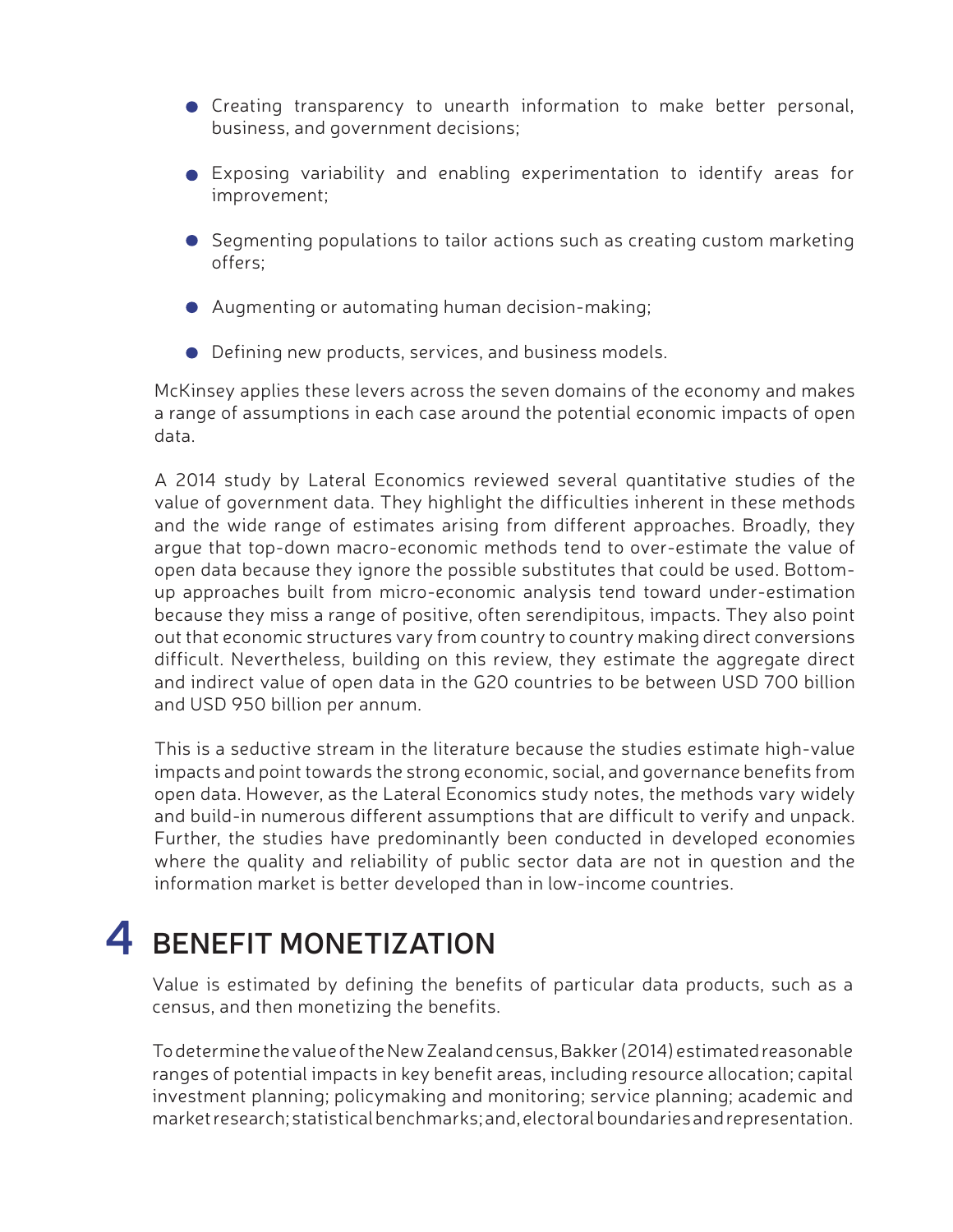The study notes that there are many other direct and indirect benefits that could not be quantified leading to an inevitable underestimation of the value.

The study identified the expected improvements to accuracy derived as a result of census related information being available. This involved establishing the counterfactual by determining the likely range of alternate data sources that could be used, and the impacts on accuracy from relying on the counterfactual data source. Following this approach, Bakker estimated a net present value of close to \$1 billion for the benefits to New Zealand from the use of census and population statistics using the most generally applicable discount rate of 8%, or a net return of about five dollars for every dollar spent.

The UK Office of National Statistics (ONS) conducted a valuation of the benefits of the 2011 census as part of building a business case for that investment beginning in 2006. The business case describes the value of the census across six main uses: resource allocation; targeting investment; service planning; policymaking and monitoring; academic and market research, and as a benchmark for other national statistics. However, only a sub-set of these benefits were quantified. In 2013, the ONS redid the benefits calculations based on the known uses of the 2011 census and determined that the benefits were £490m per year. The 2011 census cost £482m in cash prices giving a payback period of just over a year.

### **5 IMPACT-BASED APPROACHES**

Value is determined by assessing the causal effect of data availability on economic and social outcomes, or the costs in terms of inefficiencies or poor policy decisions due to limited or poor-quality data. There are many case studies showing these impacts, from deliberate experiments such as randomized control trials to retrospective assessments of impact. Below are a few examples, but there are many more.<sup>2</sup>

One frequently cited study (UNECE 2017; Klein 2016) builds from a rare policy change that resulted in the provision of school statistics in England but not in Wales. Burgess et al (2013) found a significant and sizeable negative effect on pupil progress in Wales compared to England following the policy change in 2001. Based on the results of this research, other analysis estimates that every £1 invested in the examination system and the subsequent production and dissemination of school league tables results in academic improvements equivalent to a £16 increase in GPD. Another approach found cost savings of £19 compared to cutting class size to achieve equivalent improvements.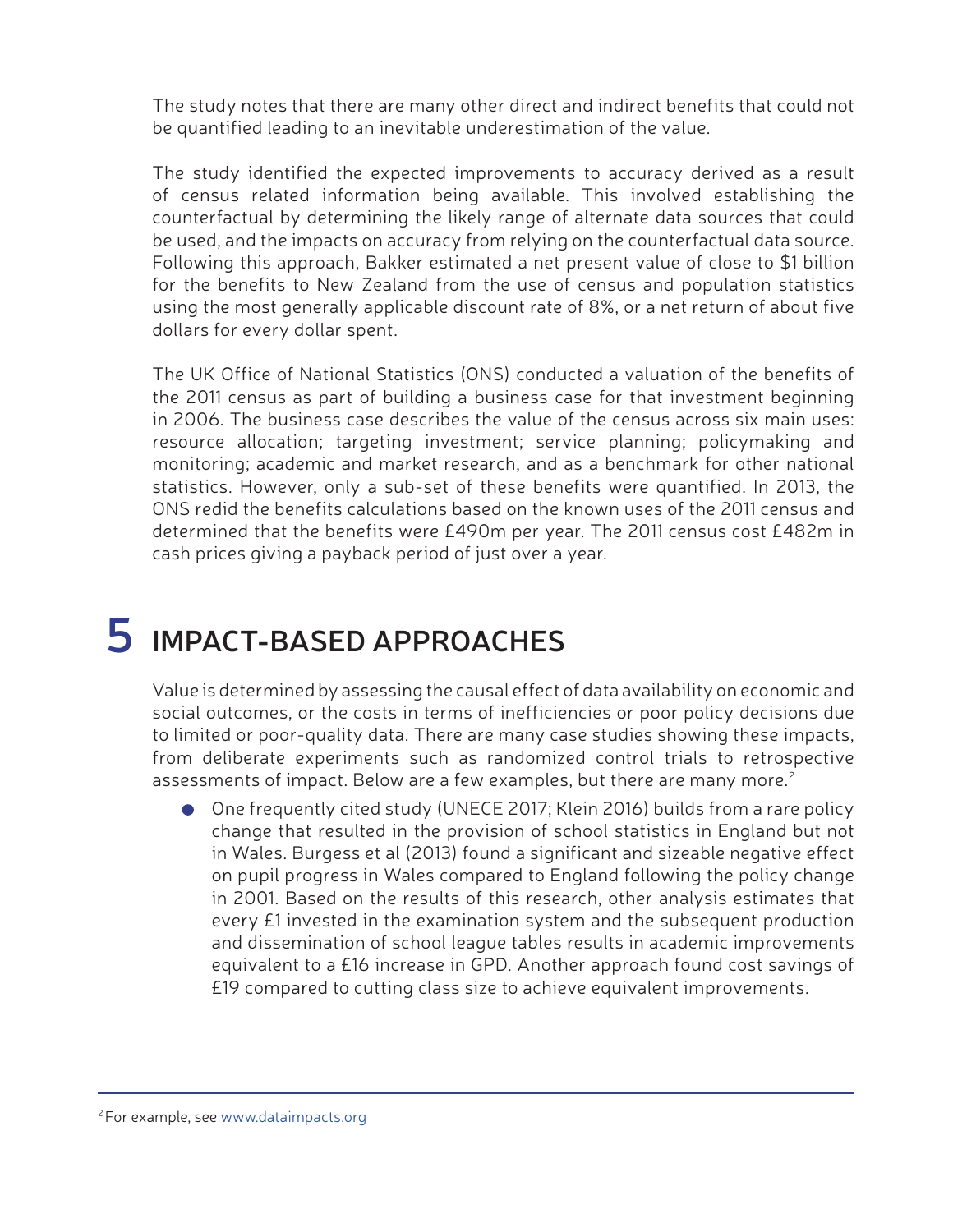Assessing the effects of the IMF's data standards initiatives, Cady and Pellechio (2006) found that participation in these initiatives can decrease sovereign borrowing costs for countries. Discounts amount to about 8% for General Data Dissemination System (GDDS) participants and 20% for Special Data Dissemination Standard (SDDS) subscribers.

The impact-based approaches show the strong role of storytelling in promoting value. Ultimately, demonstrating the relationship between data investments and outcomes that affect people's lives is what resonates best. Their most significant drawback is context specificity, which can limit their influence. However, strong illustrative cases that policymakers can relate to on a human level may still be most influential. If it is possible to show both the human impact and the return on investment, we may have a winning combination.

Across these five approaches, we found few attempts to measure the value of data in lowand middle-income settings. The most common are impact-based case studies where social or economic returns have been documented after specific investments in data.

Whether applied in high or low-income settings, the methodologies are complex and can be quite theoretical making them potentially inaccessible and less compelling for policymakers. However, some methods like the income-based approaches have the advantage of providing headline numbers backed up by a methodology, which may be convincing to some actors. In the case of impact-based approaches, the examples and findings are clearer and more straightforward to grasp and the benefits for data users are clear.

**By linking to real-life outcomes, impact-based case studies show how investments in data systems can translate into meaningful outcomes for people.**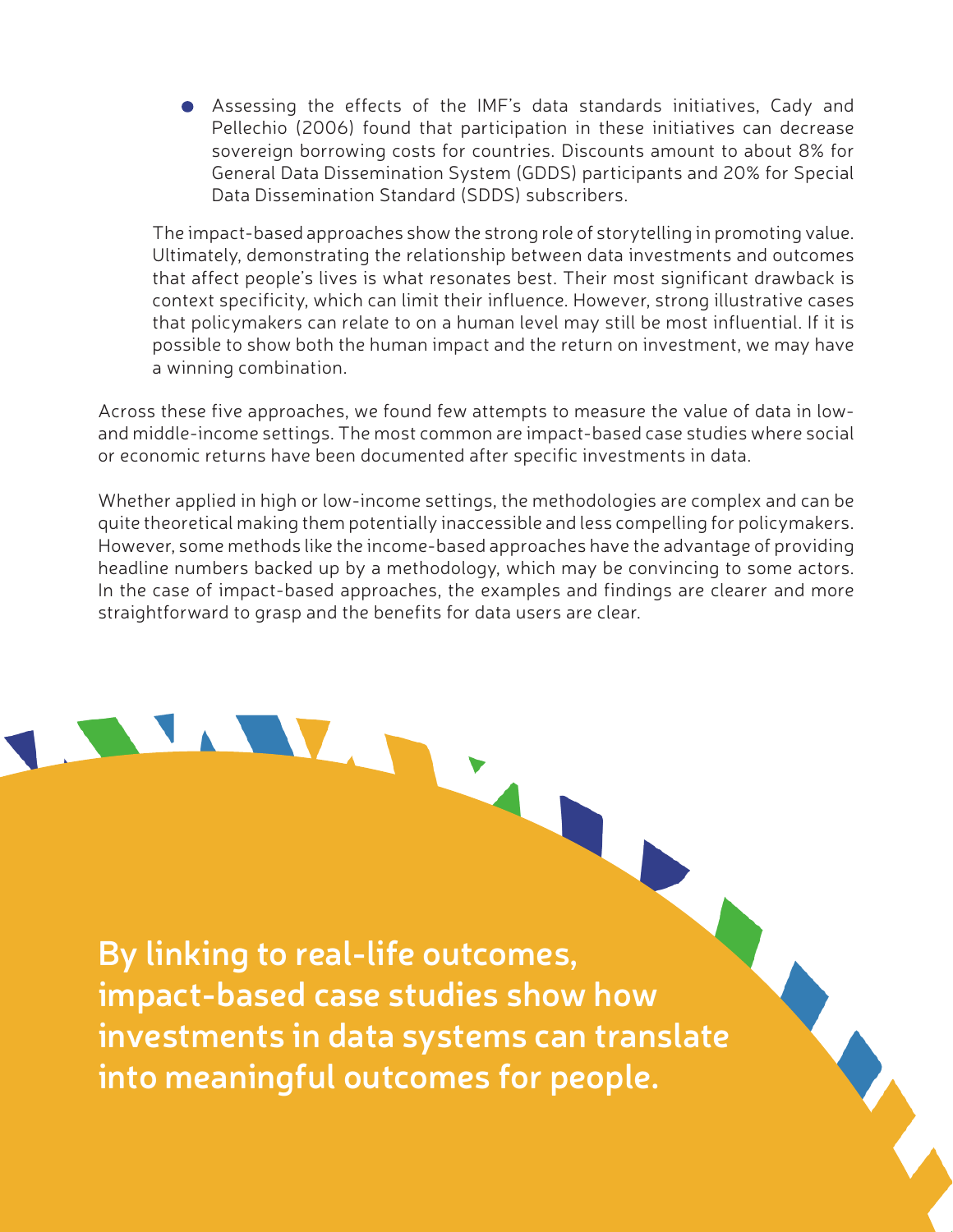### **CONCLUSION**

Getting a good measure of the value of data is not at all straightforward. In popular and academic literature, many thinkers are grappling with the role that data plays in our economies and societies, and we do not yet have a consensus on how best to measure its value. Our landscaping found five approaches to valuation, all of which were found wanting in some way. The most promising appears to be the impact-based approaches, where case studies are used to show the concrete impacts of data on improving people's lives, or how a failure to invest in data holds back progress.

The impact-based approaches are easier to understand and communicate. By linking to real-life outcomes, they show how investments in systems can translate into meaningful impacts. They can also show that while investments in systems may take longer to bear fruit, they are foundational to the realization of so many other goals.

Going forward, the Global Partnership for Sustainable Development Data will support efforts to compile stories of data impact that make a clear link to return on investment. We will build on the work of our partners and encourage anyone to contact us with stories they would like to share. We will package these stories and use them in our advocacy as we make the case for more and better financing for data.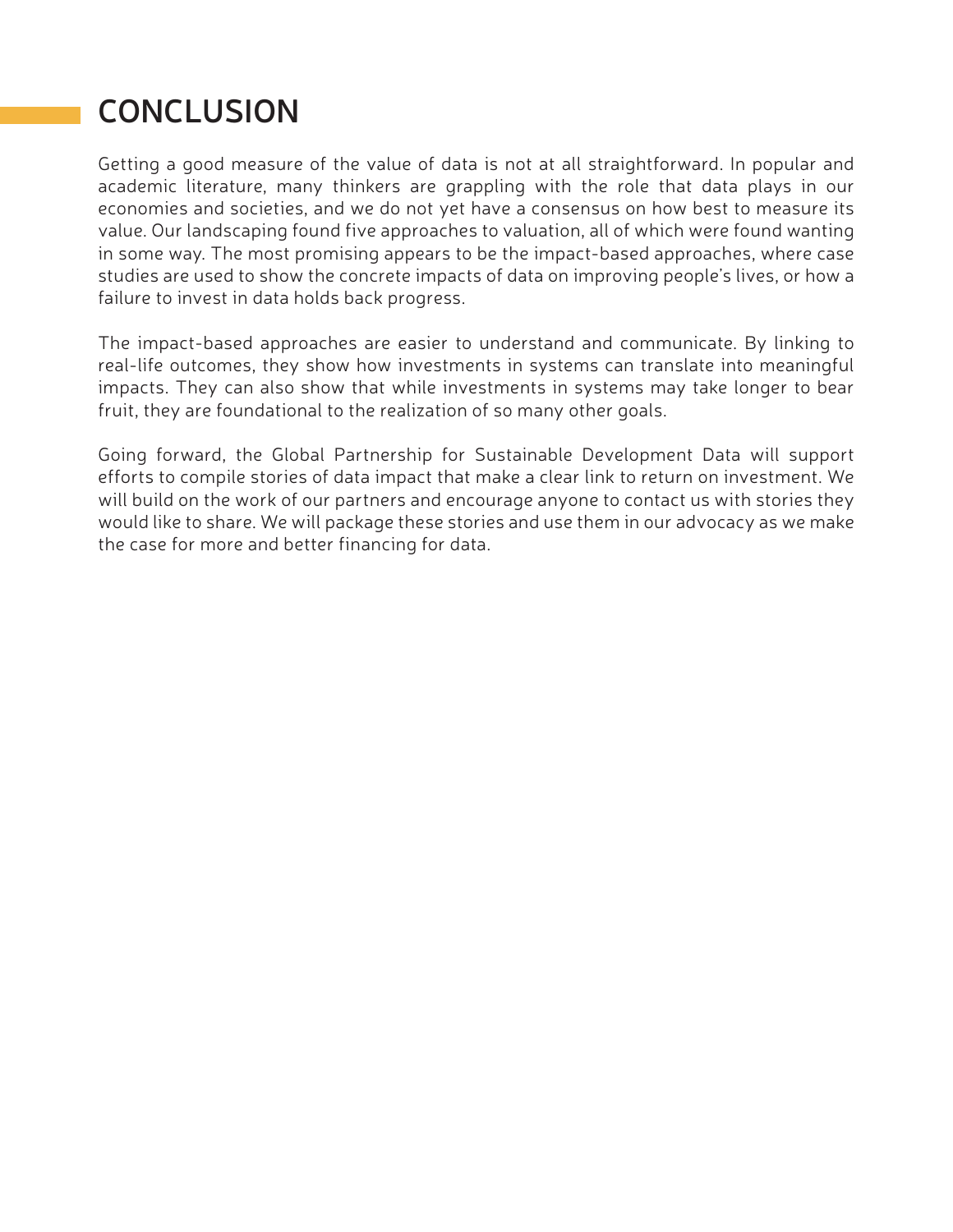### **REFERENCES**

- ACIL Tasman (2009) Spatial Information in the New Zealand Economy. Available at: https://www.linz.govt.nz/ about-linz/publications/spatial-information-new-zealand-economy
- Australian Government Productivity Commission (2017). Data Availability and Use, Inquiry Report. Available at: https://www.pc.gov.au/inquiries/completed/data-access#report
- Bakker, C (2014). Valuing the census. Available at: https://drive.google.com/ open?id=1soaAxnIpzD3zGiwqm8SAquMtEnK3oL3y (Available in our google folder because the report is no longer available on the Stats NZ site.)
- Ballivian, Amparo and Fenohasina Rakotondrazaka Maret (2015) Measuring the Value of Data. Available at: https://statswiki.unece.org/download/attachments/117772954/World%20Bank\_Ballivian\_Maret MeasuringtheValueofData\_20151202.pdf?version=1&modificationDate=1473158675433&api=v2
- Burgess, S. et al. (2013) "A natural experiment in school accountability: The impact of school performance information on pupil progress." Journal of Public Economics, Vol. 106, pp. 57-67. Available at https://doi. org/10.1016/j.jpubeco.2013.06.005
- Cady, John and Anthony Pellechio (2006) "Sovereign Borrowing Cost and the IMF's Data Standards Initiatives", IMF Working Paper WP/06/78, IMF. Available at: https://www.imf.org/external/pubs/ft/wp/2006/ wp0678.pdf
- Deloitte (2013) Market Assessment of Public Sector Information. Available at: https://www.gov.uk/government/ publications/public-sector-information-market-assessment
- Klein, Thilo (2016) Monetizing the Value of Official Statistics: A case study. Available at: http://www.ksh.hu/ cess2016/prezi/cess2016\_a3\_thilo\_klein.pdf
- Lateral Economics (2014) Open for Business: How Open Data Can Help Achieve the G20 Growth Target, available at: https://www.omidyar.com/sites/default/files/file\_archive/insights/ON%20Report\_061114\_FNL.pdf
- Manyika, James et al. (2013) Open Data: Unlocking innovation and performance with liquid information, McKinsey Global Institute, McKinsey Center for Government, McKinsey Business Technology Office, available at: https://www.mckinsey.com/business-functions/digital-mckinsey/our-insights/open-data-unlockinginnovation-and-performance-with-liquid-information
- Philips, et al. (2015) Are Well Functioning Civil Registration and Vital Statistics Systems Associated with Better Health Outcomes? Lancet; 386: 1386-94. Available at: http://dx.doi.org/10.1016/S0140-6736(15)60172-6
- UK Office for National Statistics. The Value of Census Statistics. Available at: https://www.ukdataservice.ac.uk/ media/455474/cope.pdf
- UN-ECE Task Force on the Value of Official Statistics (2017) Value of official statistics: Recommendations on promoting, measuring and communicating the value of official statistics. Available at: https://www. unece.org/fileadmin/DAM/stats/documents/ece/ces/2017/CES\_4-Value\_of\_Official\_Statistics\_for endorsement for upload.pdf